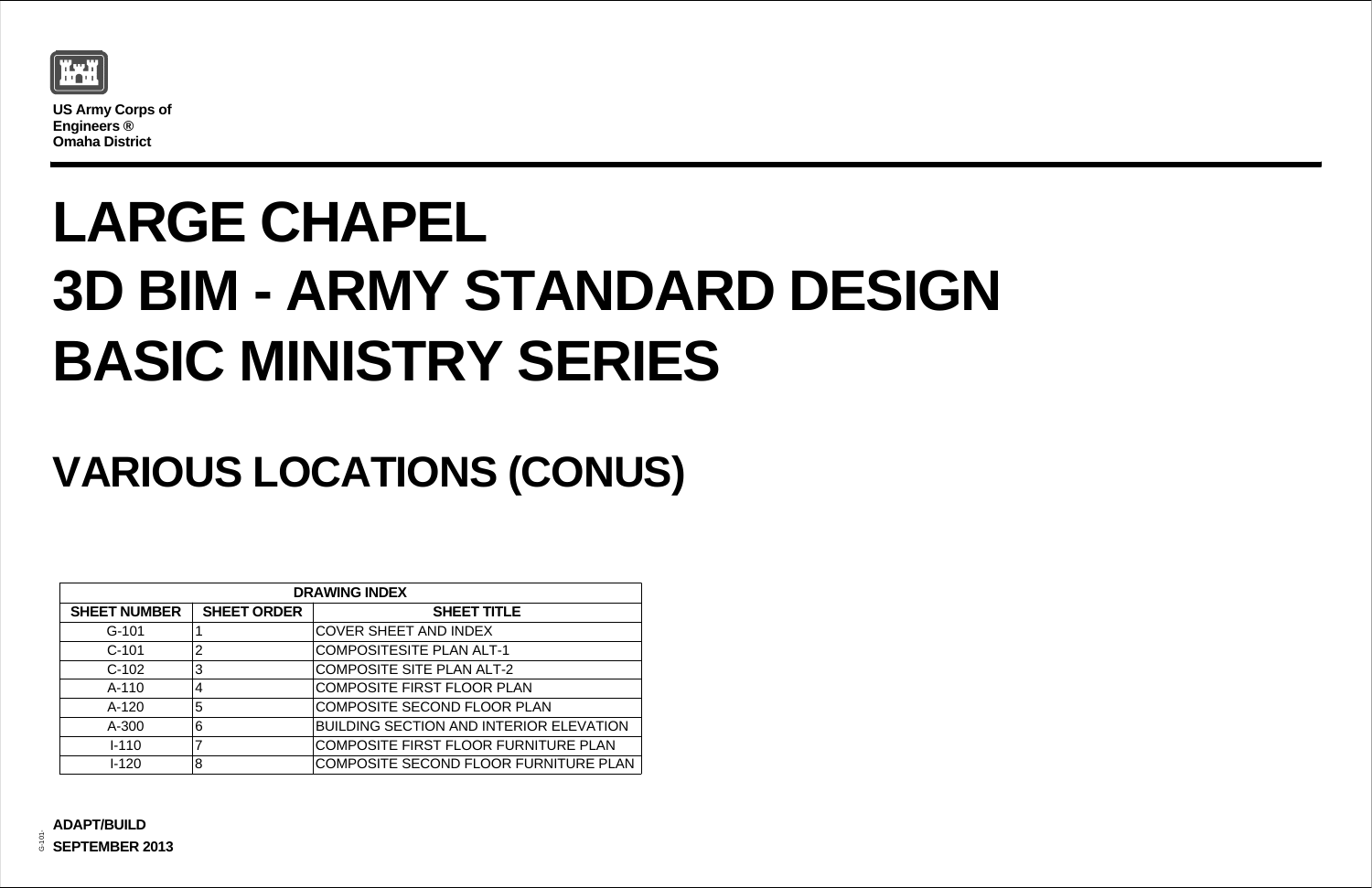

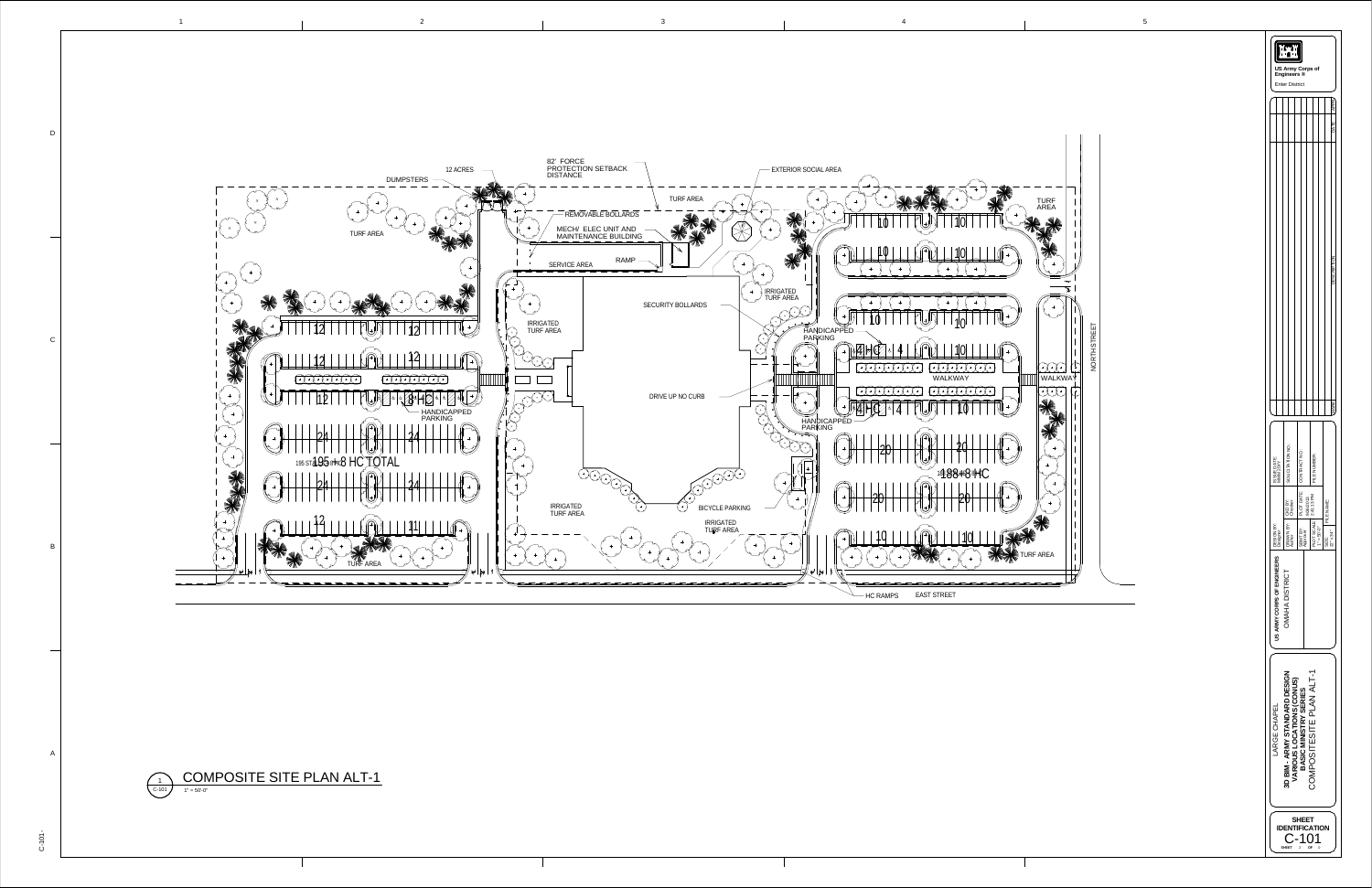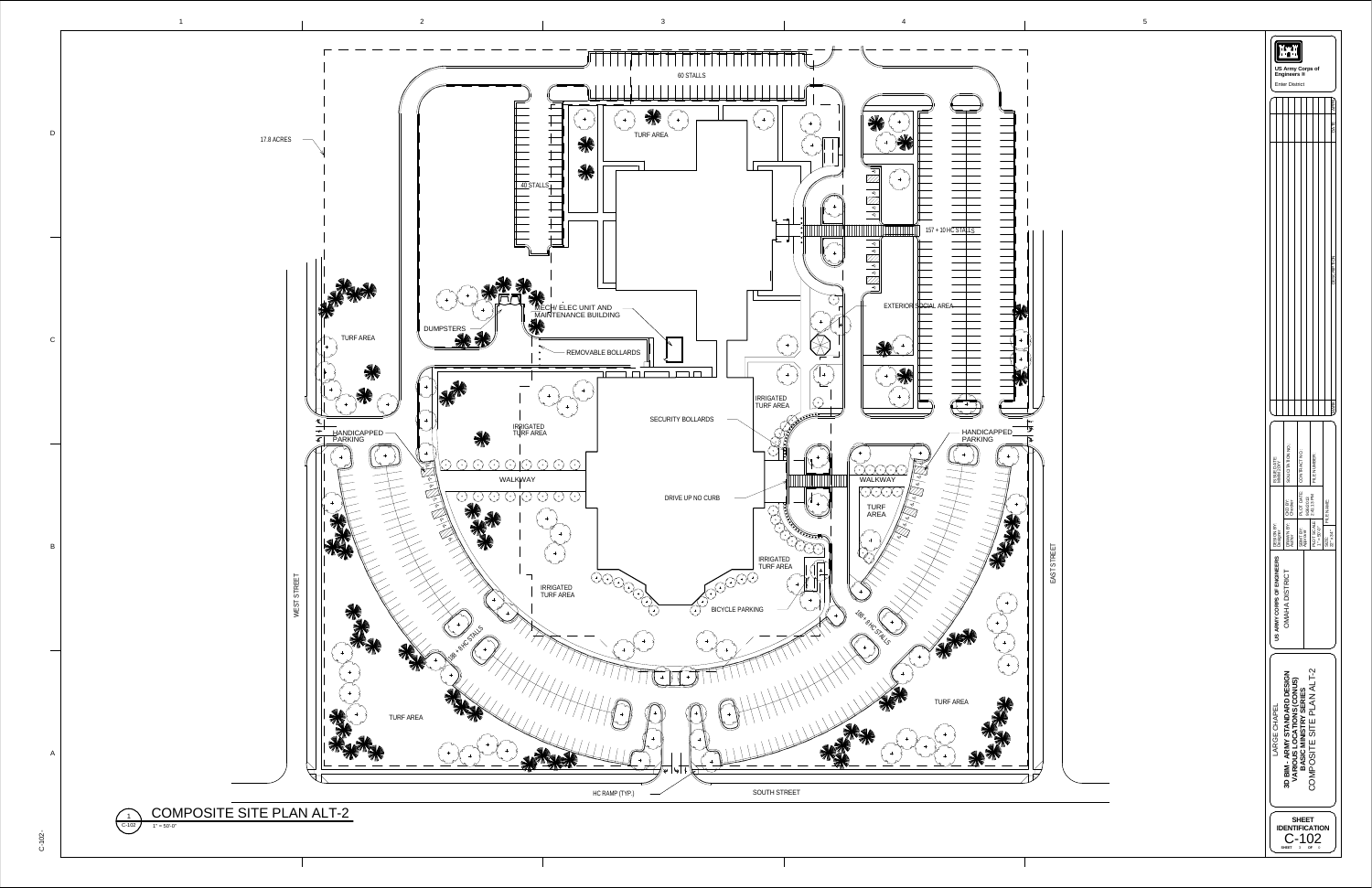AA- $\overline{\phantom{0}}$  $\overline{\phantom{0}}$ 0  $\times$  $\times$  $\times$ 

1







GENERAL NOTES:

|                            | <b>US Army Corps of</b><br>Engineers ®<br><b>Enter District</b> |                            |                                                 |                                    |
|----------------------------|-----------------------------------------------------------------|----------------------------|-------------------------------------------------|------------------------------------|
|                            |                                                                 |                            |                                                 |                                    |
|                            |                                                                 |                            |                                                 | DATE                               |
|                            |                                                                 |                            |                                                 | na<br>C                            |
|                            |                                                                 |                            |                                                 | MARK                               |
| ISSUE DATE:<br>MMM 20YY    | SOLICITATION NO.:                                               | PLOT DATE:   CONTRACT NO.: | FILE NUMBER:                                    |                                    |
|                            |                                                                 |                            | 9/26/2013                                       | FILE NAME:<br>filename             |
| DESIGN BY:<br>Designer     | DRAWN BY: CKD BY:<br>Author Checker                             | SBMT BY:<br>Approver       | $ $ PLOT SCALE: $ $ 2:41:09 PM<br>1/16" = 1'-0" | $34^{\degree}$<br>SIZE:<br>$22"$ x |
| US ARMY CORPS OF ENGINEERS | OMAHA DISTRICT                                                  |                            |                                                 |                                    |
| LARGE CHAPEL               | 3D BIM - ARMY STANDARD DESIGN<br>VARIOUS LOCATIONS (CONUS)      | BASIC MINISTRY SERIES      | CMPOSITE FIRST FLOOR PLAN<br>( )                |                                    |
|                            | <b>DENTIFICATION</b><br>SHEET 4 OF 0                            | <b>SHEET</b>               | \-110                                           |                                    |

1. REFER TO THE ARMY STANDARD AND ARMY STANDARD DESIGN DOCUMENTS FOR ALL FACILITY DESIGN REQUIREMENTS INCLUDING THOSE THAT MAY NOT BE ILLUSTRATED IN THESE PLANS.

2. THE LOCATION AND NUMBER OF BUILDING ACCESSORIES (MARKER BOARDS, TACK BOARDS, TOILET ACCESSORIES, DIRECTORIES, ETC.) IS FLEXIBLE. PLEASE SEE ROOM FURNISHING REQUIREMENTS IN STANDARD DESIGN TEXT (AS WELL AS ANY APPLICABLE CODES AND CRITERIA) FOR SPECIFIC FURNISHING REQUIREMENTS. EACH INSTALLATION MAY ADD TO THESE REQUIRED FURNISHINGS TO THE EXTENT THAT THEY DO NOT CONFLICT WITH OTHER ARMY STANDARD DESIGN REQUIREMENTS.

SCALE: 1/16"=1'-0" REQUIRED TO SUIT INDIVIDUAL NEEDS. 4. LOCATION OF OPTIONAL DROP CURTAIN AS REQUIRED PER SPECIFIC USER NEEDS. PLAN NORTH PLAN LEGEND DCS DIAPER CHANGING STATION EWC ELECTRIC WATER COOLER MB MARKER BOARDPB PRESENTATION BOARD

3. THE NUMBER AND LOCATION OF MEDIA CONSOLES IS FLEXIBLE BASED ON THE NEEDS OF EACH INSTALLATION AND USER GROUP. THIS DOCUMENT ILLUSTRATES SOME OF THE POSSIBLE LOCATIONS FOR MEDIA CONSOLES. THE BALCONYMEDIA CONTROL CONSOLE IS REQUIRED BY THE ARMY STANDARD, BUT ALL OTHERS MAY BE IMPLEMENTED AS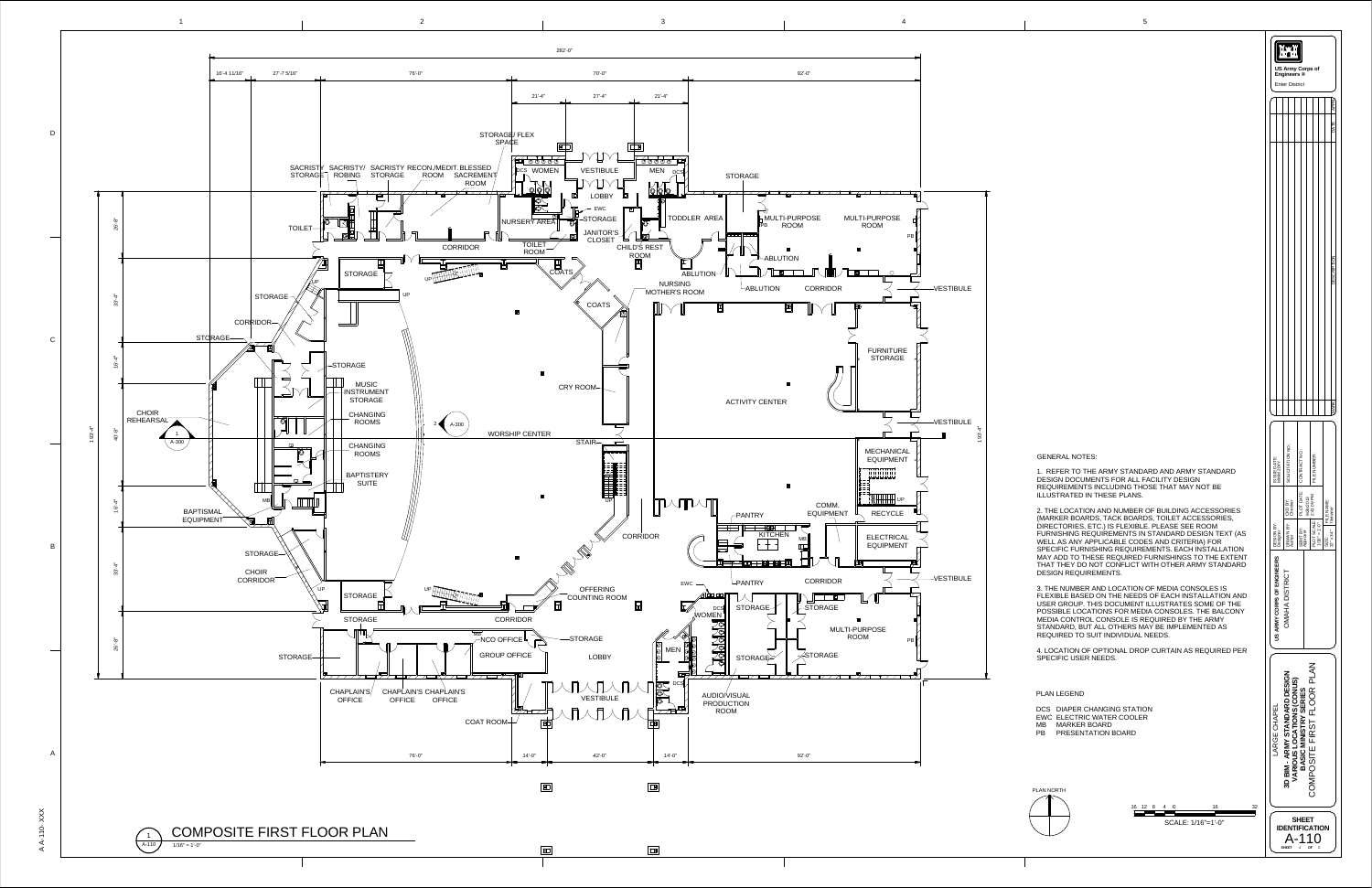

| 16 12 8 4 |  | 16                     |
|-----------|--|------------------------|
|           |  |                        |
|           |  | SCALE: $1/16" = 1'-0"$ |

GENERAL NOTES:

1. REFER TO THE ARMY STANDARD AND ARMY STANDARD DESIGN DOCUMENTS FOR ALL FACILITY DESIGN REQUIREMENTS INCLUDING THOSE THAT MAY NOT BE ILLUSTRATED IN THESE PLANS.

|                            | <b>US Army Corps of</b><br>Engineers ®<br><b>Enter District</b> |                                   |                                                        |                                         |
|----------------------------|-----------------------------------------------------------------|-----------------------------------|--------------------------------------------------------|-----------------------------------------|
|                            |                                                                 |                                   |                                                        |                                         |
|                            |                                                                 |                                   |                                                        | DATE                                    |
|                            |                                                                 |                                   |                                                        | <b>DESCRIPTION</b>                      |
| ISSUE DATE:<br>MMM 20YY    | SOLICITATION NO.:                                               | PLOT DATE:   CONTRACT NO.:        | FILE NUMBER:                                           | <b>MARK</b>                             |
| DESIGN BY:<br>Designer     | DRAWN BY: CKD BY:<br>Author Checker                             | 9/26/2013<br>SBMT BY:<br>Approver | OT SCALE: $ 2:41:10 P$ M<br>" = 1'-0"<br>PLOT<br>1/16" | FILE NAME:<br>$22" \times 34"$<br>SIZE: |
| US ARMY CORPS OF ENGINEERS | OMAHA DISTRICT                                                  |                                   |                                                        |                                         |
| LARGE CHAPEL               | 3D BIM - ARMY STANDARD DESIGN<br>VARIOUS LOCATIONS (CONUS)      | BASIC MINISTRY SERIES             | COMPOSITE SECOND FLOOR<br><b>PLAN</b>                  |                                         |
|                            |                                                                 | <b>SHEET</b><br><b>\-120</b>      | <b>ENTIFICATION</b>                                    |                                         |

2. THE LOCATION AND NUMBER OF BUILDING ACCESSORIES (MARKER BOARDS, TACK BOARDS, TOILET ACCESSORIES, DIRECTORIES, ETC.) IS FLEXIBLE. PLEASE SEE ROOM FURNISHING REQUIREMENTS IN STANDARD DESIGN TEXT (AS WELL AS ANY APPLICABLE CODES AND CRITERIA) FOR SPECIFIC FURNISHING REQUIREMENTS. EACH INSTALLATION MAY ADD TO THESE REQUIRED FURNISHINGS TO THE EXTENT THAT THEY DO NOT CONFLICT WITH OTHER ARMY STANDARD DESIGN REQUIREMENTS.

3. THE NUMBER AND LOCATION OF MEDIA CONSOLES IS FLEXIBLE BASED ON THE NEEDS OF EACH INSTALLATION AND USER GROUP. THIS DOCUMENT ILLUSTRATES SOME OF THE POSSIBLE LOCATIONS FOR MEDIA CONSOLES. THE BALCONY MEDIA CONTROL CONSOLE IS REQUIRED BY THE ARMY STANDARD, BUT ALL OTHERS MAY BE IMPLEMENTED AS REQUIRED TO SUIT INDIVIDUAL NEEDS.

4. LOCATION OF OPTIONAL DROP CURTAIN AS REQUIRED PER SPECIFIC USER NEEDS.

PLAN NORTH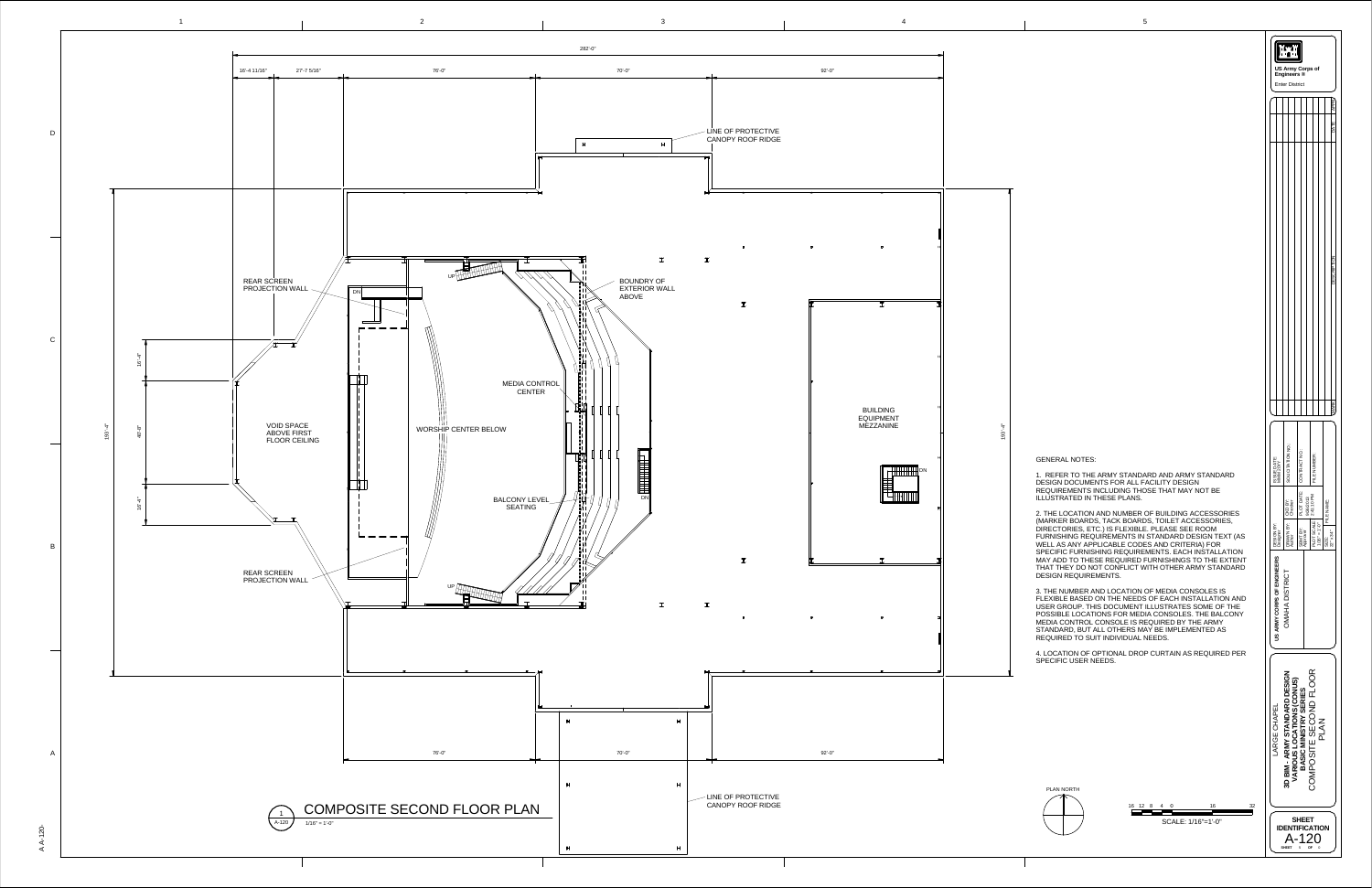BUILDING EQUIPMENT MEZZANINE

|                                                          | <b>US Army Corps of</b><br>Engineers ®<br><b>Enter District</b> |                                       |                                  |                                        |                 |                     |                  |
|----------------------------------------------------------|-----------------------------------------------------------------|---------------------------------------|----------------------------------|----------------------------------------|-----------------|---------------------|------------------|
|                                                          |                                                                 |                                       |                                  |                                        |                 |                     | APPR             |
|                                                          |                                                                 |                                       |                                  |                                        |                 |                     | <b>JATE</b>      |
|                                                          |                                                                 |                                       |                                  |                                        |                 |                     |                  |
|                                                          |                                                                 |                                       |                                  |                                        |                 |                     | Ĕ                |
|                                                          |                                                                 |                                       |                                  |                                        |                 |                     | MARK             |
| ISSUE DATE:<br>MMM 20YY<br>∑<br>B<br>DESIGN.<br>Designer | SOLICITATION NO.:<br>DRAWN BY: CKD BY:<br>Author Checker        | PLOT DATE:   CONTRACT NO.<br>SBMT BY: | 9/26/2013<br>Approver            | FILE NUMBER:<br>PLOT SCALE: 2:41:11 PM | $1/16" = 1'-0"$ | FILE NAME:<br>SIZE: | $22" \times 34"$ |
| US ARMY CORPS OF ENGINEERS                               | OMAHA DISTRICT                                                  |                                       |                                  |                                        |                 |                     |                  |
| LARGE CHAPEL                                             | D BIM - ARMY STANDARD DESIGN<br>VARIOUS LOCATIONS (CONUS)<br>ო  | <b>BASIC MINISTRY SERIES</b>          | DING SECTION AND INTERIOR        |                                        | ELEVATION       |                     |                  |
|                                                          | <b>SHEET</b>                                                    | 6                                     | SHEET<br><b>TIFICATION</b><br>OF |                                        | 0               |                     |                  |



16 12 8 4 0 16 32 <u> La Barat de la Barat de la Barat de la Bara</u> SCALE: 1/16"=1'-0"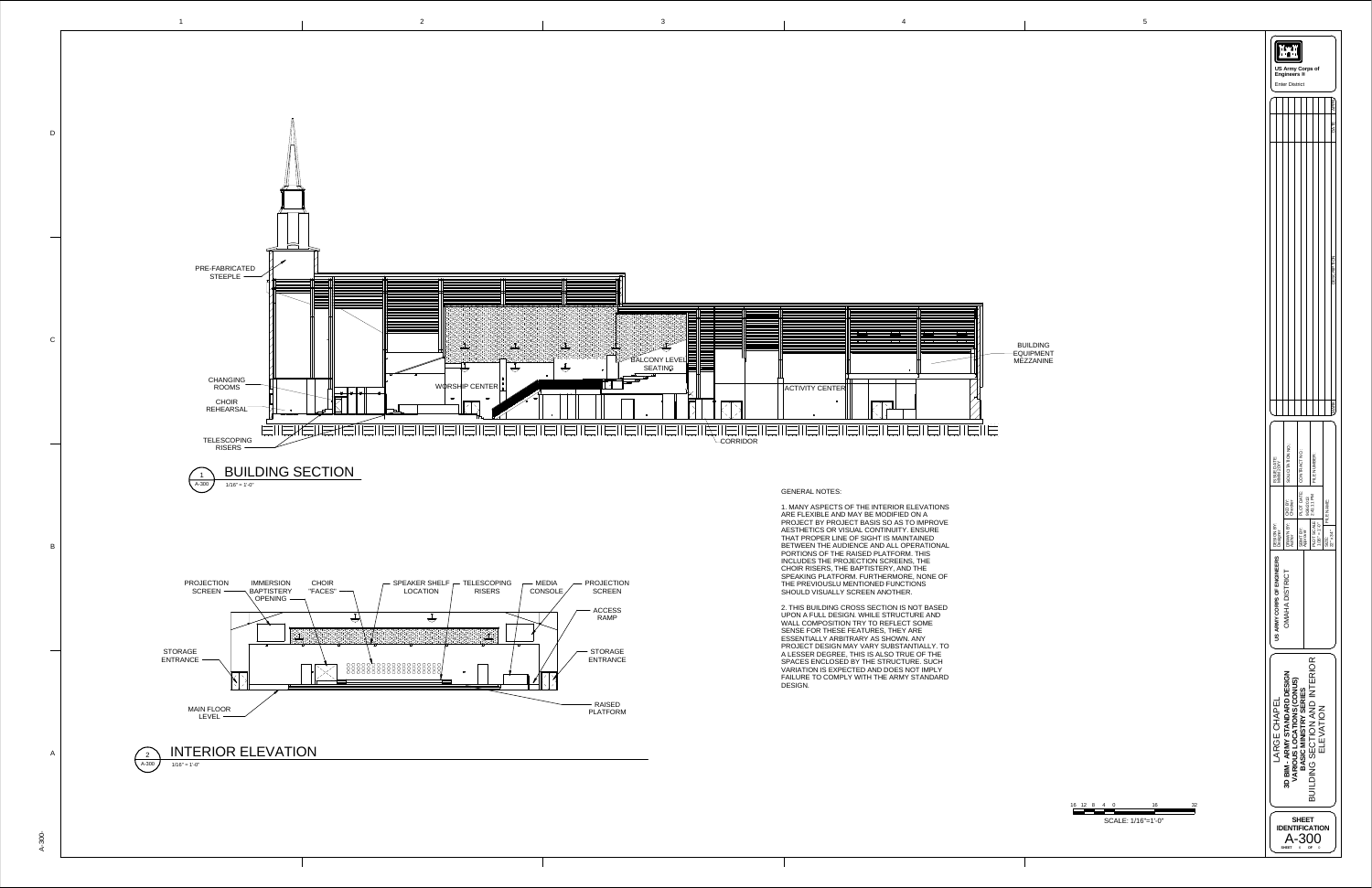$\bar{\Xi}$  $\overline{\phantom{0}}$  $\circ$ -